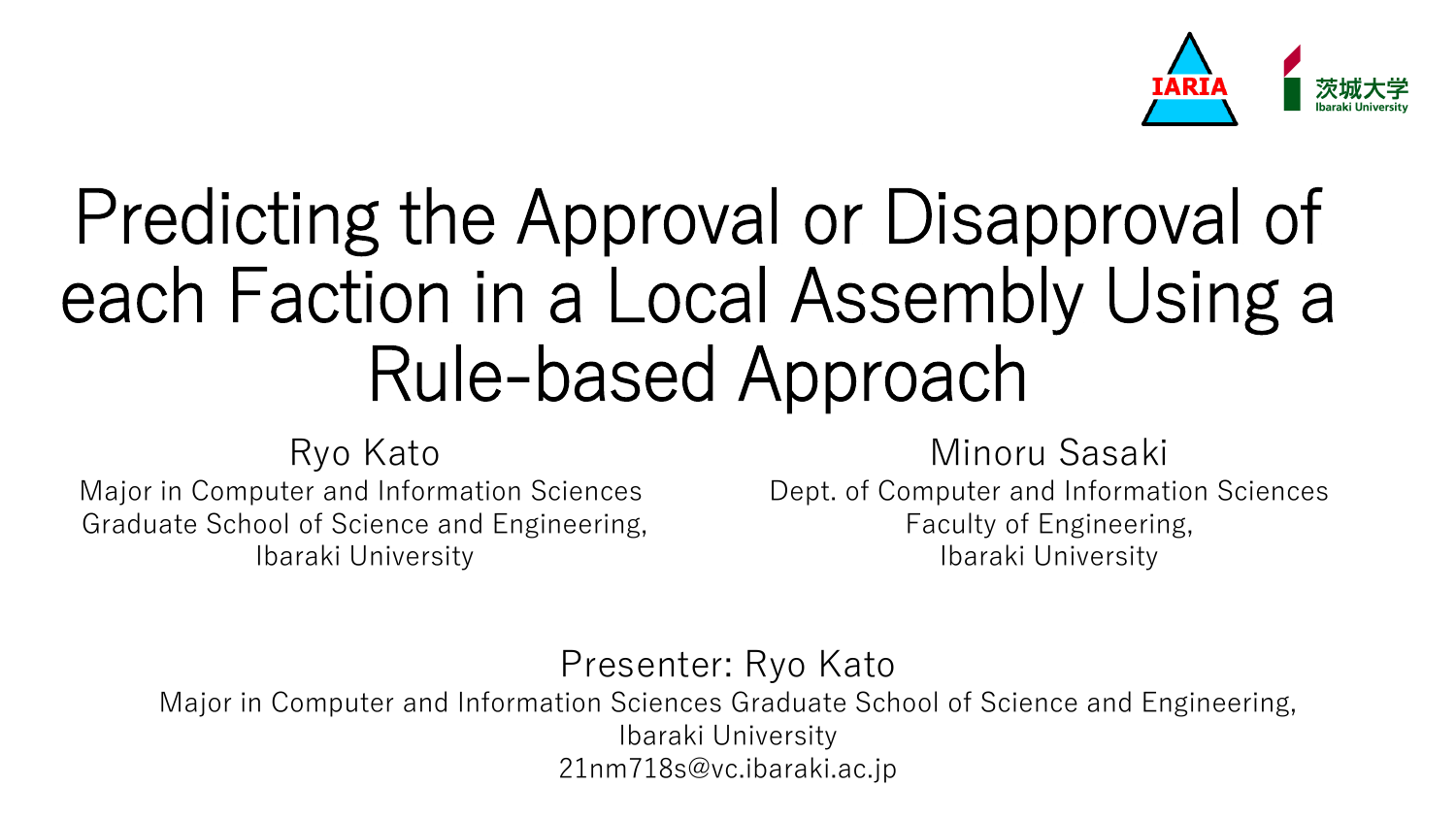# **A short resume of the presenter**

- Ryo Kato graduated from Ibaraki University.
- He is currently a Master's student in Ibaraki University.
- His research interests include text mining and natural language processing.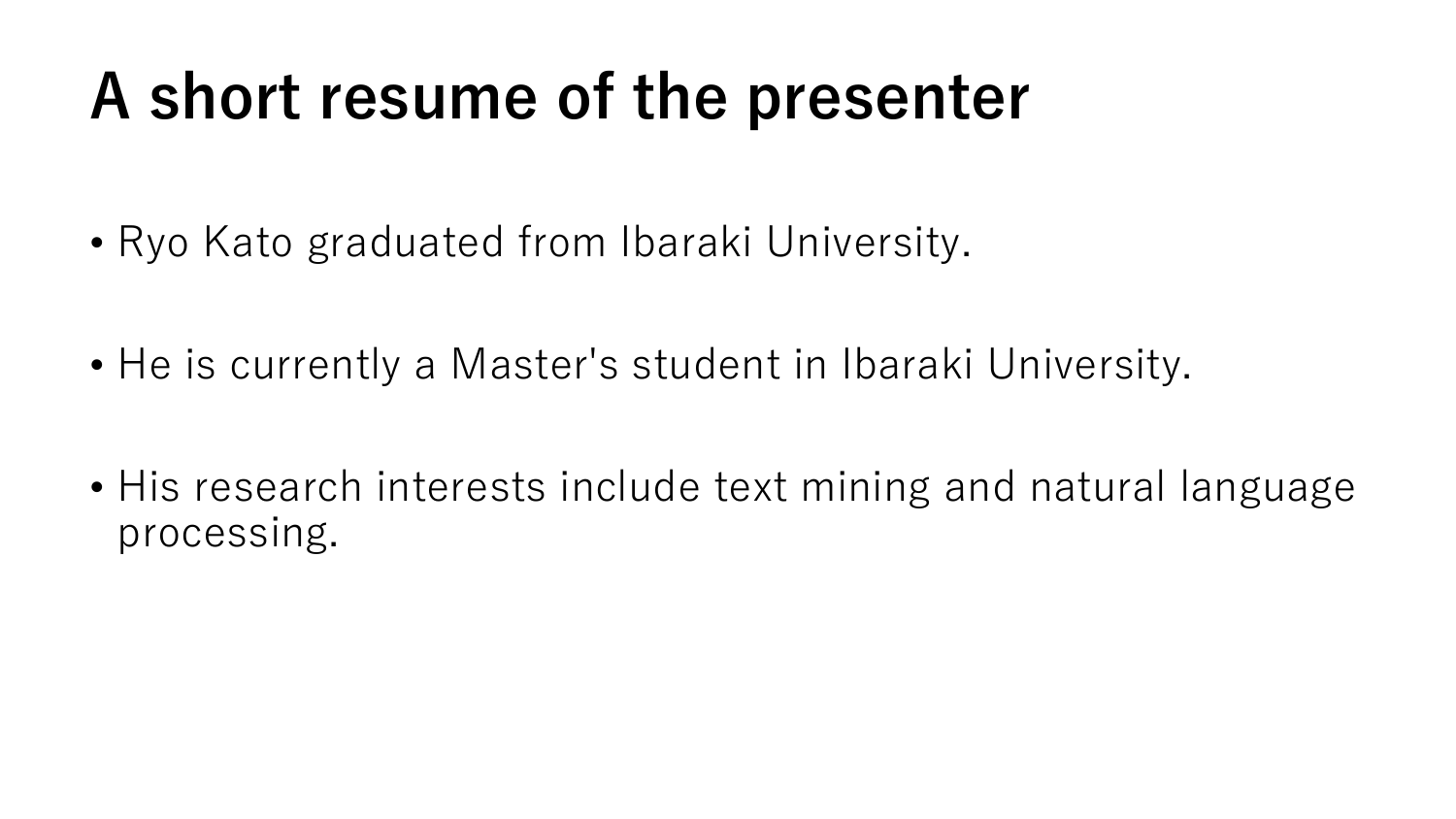# **Introduction**

■In recent years, voter turnout in Japan has been on a downward trend, with particularly low turnout among people in their 20s.

 $\blacksquare$ I think this factor may be due to the difficulty in determining what kind of agenda items are on the agenda, what kind of opinions the group has, and what kind of discussions are taking place.

■It is necessary to clearly indicate what kind of opinion each faction has on each proposal.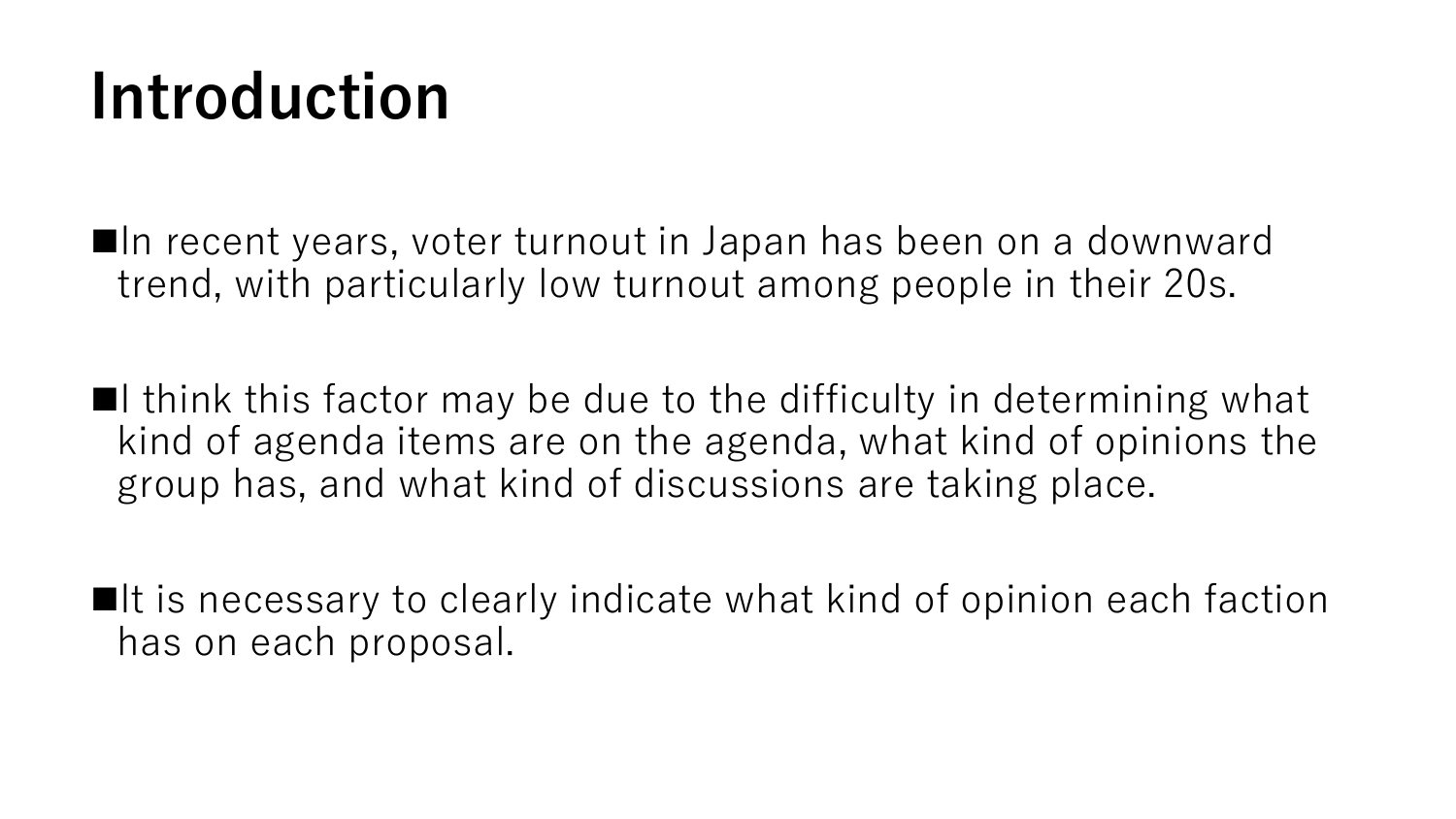## **Contents**

■We predict from the given meeting minutes the agree or disagree of the agenda being discussed during that meeting. ■ Create rules for estimating pros and cons.

◼We read the factions' "agree/disagree" opinions on each proposal.

■Our goal is to use the meeting minutes of the Tokyo Metropolitan Assembly and the Ibaraki Prefectural Assembly to create a highly accurate set of rules.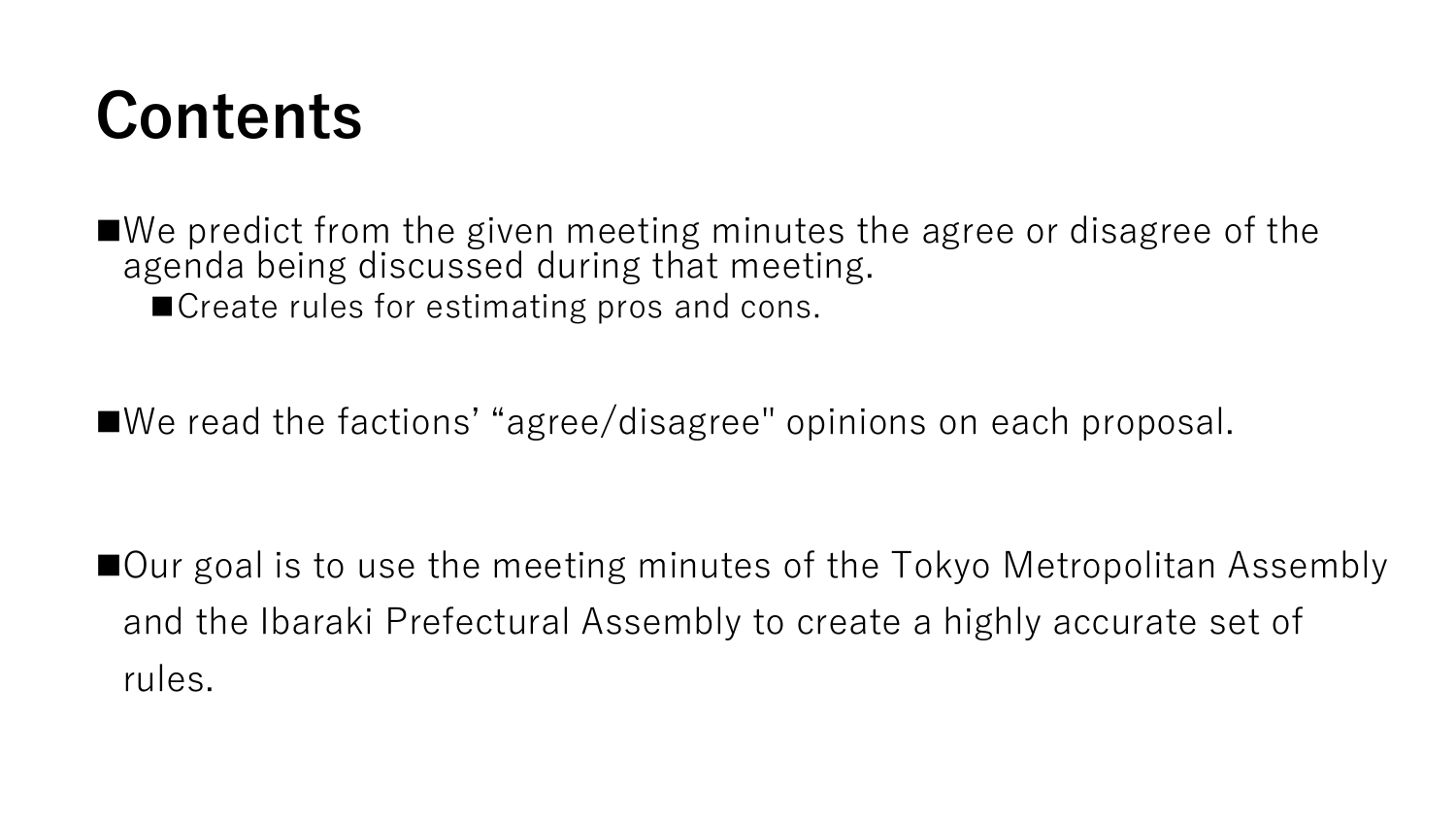#### **Rule-based in the Tokyo Metropolitan Assembly**

- We use the Tokyo Metropolitan Assembly's plenary minutes from 1999-2019.
- ■Meeting minutes, training data, and test data are from the NTCIR-15 QA Lab-PoliInfo-2 Stance classification task.
- ■The session, speaker, etc. are described in a json file.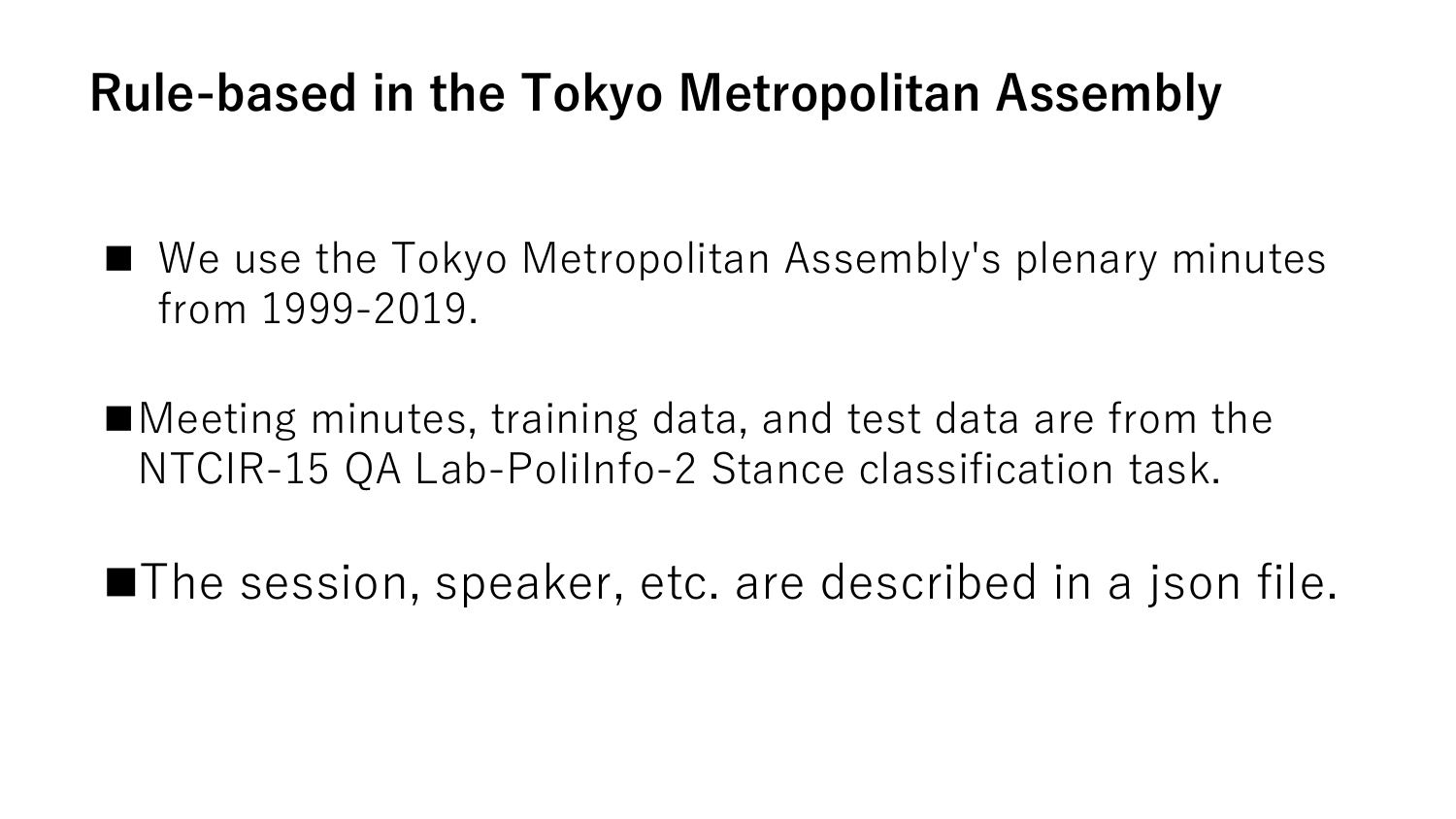### **Phase 1:Detection from the final debate**

"Speaker": "四十七番(**西崎光子**君)", "Utterance": "私は、都議会生活者ネットワーク・みらいを代表し、**第百八十一号議案**に**反対**、 その他の知事提出議案に賛成の立場から討論をいたします。…

■ Determine the affiliation of the speaker by referring to the dictionary of the party affiliation

■ Detecting dissenting opinions from the beginning of the statement of each party's representative

■ The speaker's opinion shall be the opinion of his or her party.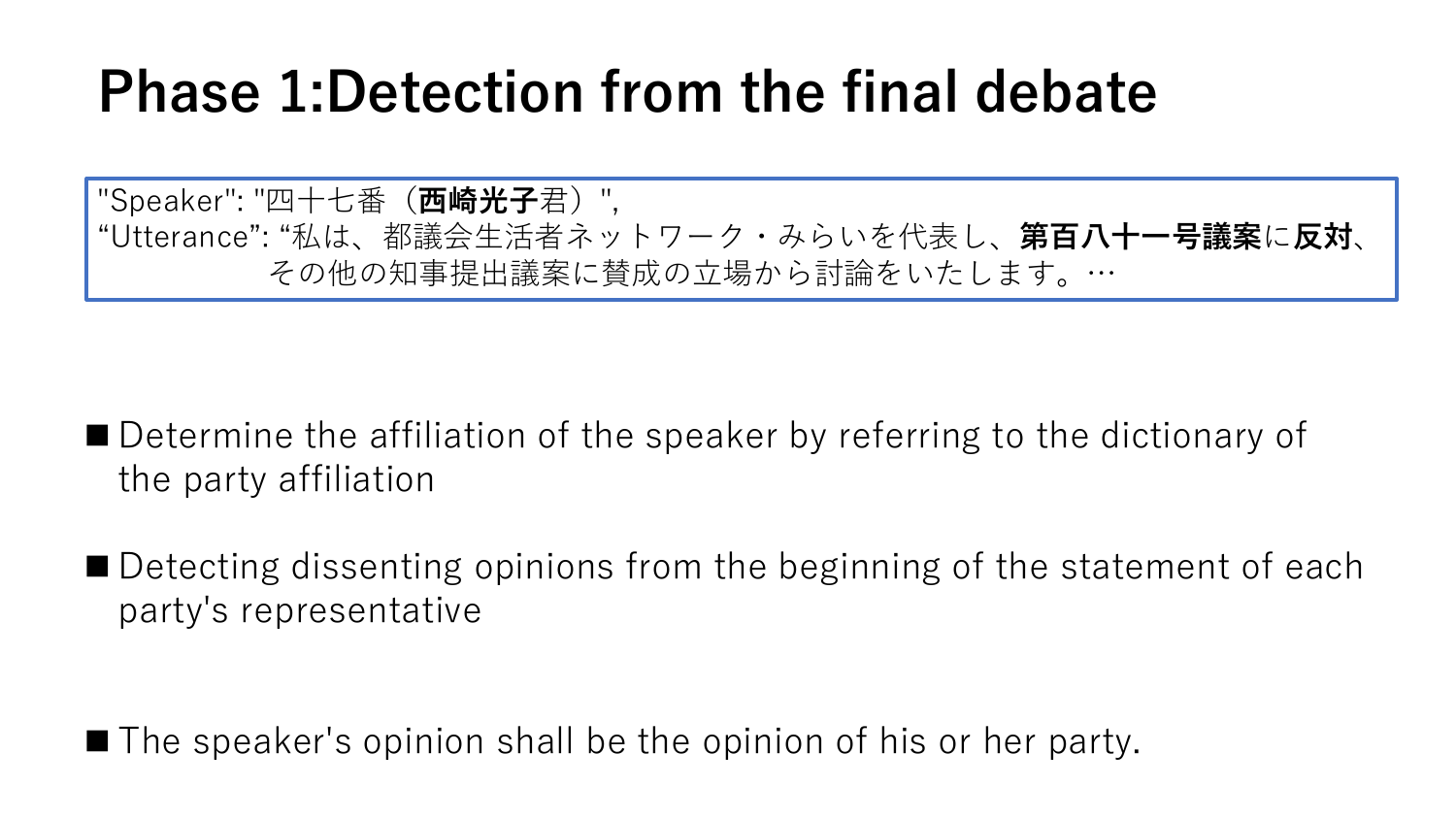#### **Phase 2:When there is a description of the "Opposition to the outside ○○ proposal".**

"Speaker": "八十一番(たぞえ民夫君)", "Utterance": "日本共産党都議団を代表して、第百六十二号議案外五議案に反対する立場から討 論します。…

■ If you are opposed to a large number of proposals together, such as "外 ○○ 議案", the "Speaker" refers to the proposals in the null and gives a label of opposition for the number of  $\bigcirc$   $\bigcirc$  +1 from the top of the list.

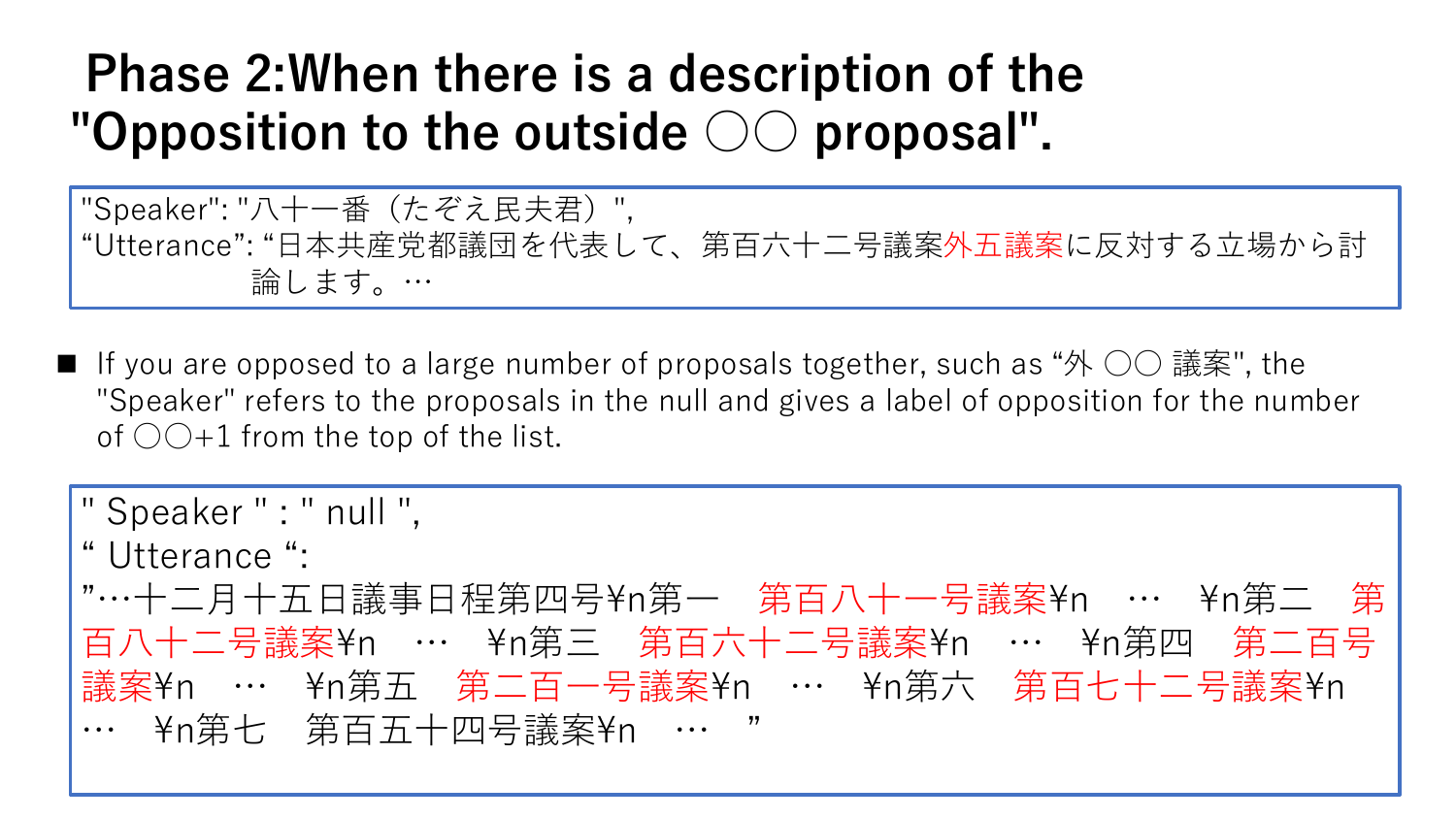### **第3段階 少数会派の傾向の推定**

- Collect the parties that are less likely to answer the questions and estimate whether they are more like the ruling party or the opposition.
	- From Wikipedia and training data
- The party presumed to be more than the opposition will be given the same opinion label as the Communist Party.

If agree or disagree could not be output in the previous steps, give a label of agree.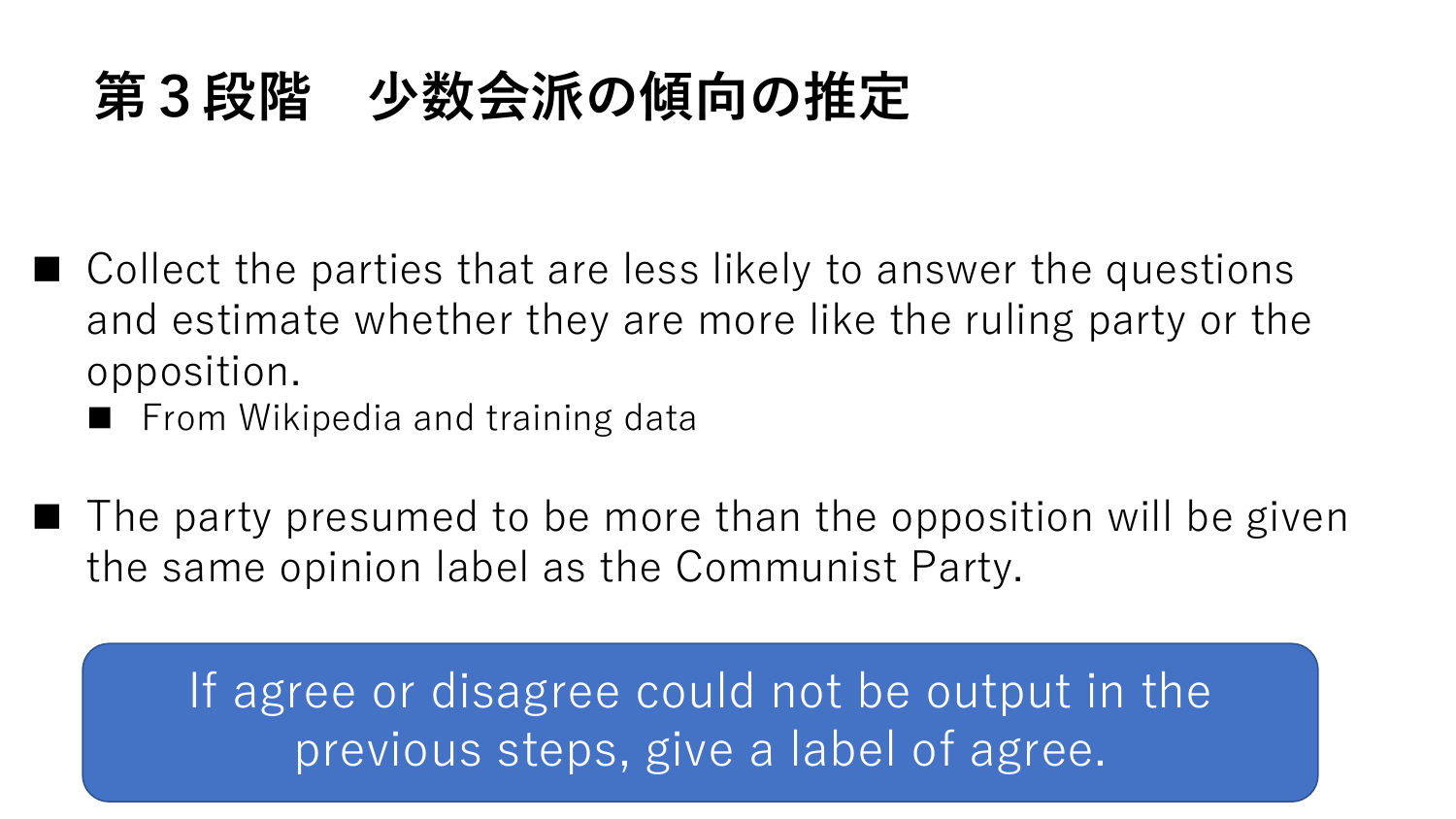### **Tokyo Metropolitan Assembly Experiment Results**

|             | $\overline{\text{miss}}$ | match | accuracy |
|-------------|--------------------------|-------|----------|
| Phase 1     | 234                      | 4307  | 0.9485   |
| $+Phase2$   | 180                      | 4361  | 0.9604   |
| $+$ Phase 3 | 164                      | 4377  | 0.9639   |

■ The addition of the second step increased the accuracy by 1.19%, the addition of the third step increased the accuracy by 0.35%, and the overall accuracy increased by 1.54%.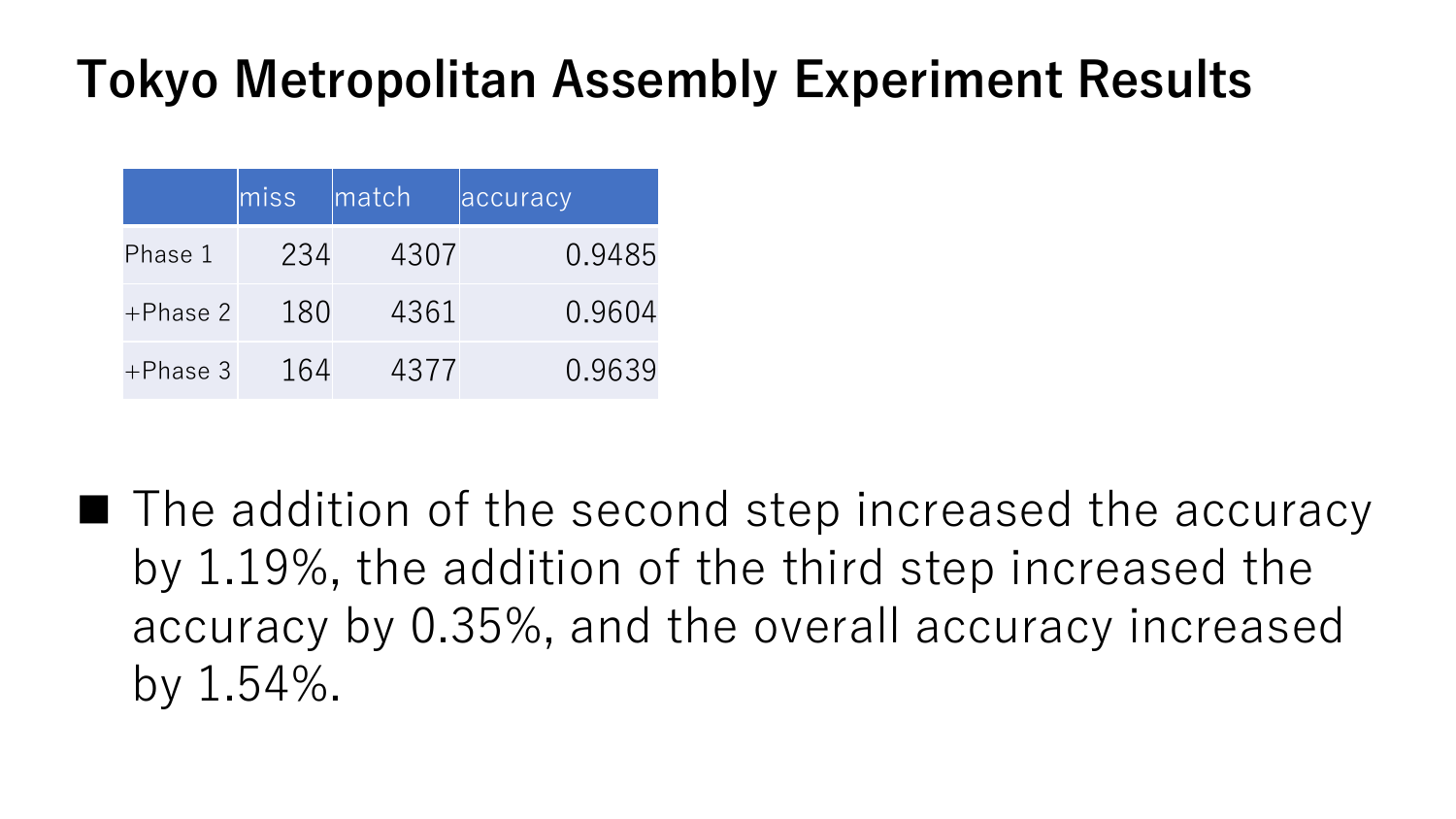### **Rule-based Ibaraki Prefectural Assembly**

■We use the minutes of the Ibaraki Prefectural Assembly.

■The first session of 2011 to the fourth session of 2018 will be used as test data, and the first session of 2019 to the second session of 2020 will be used as training data.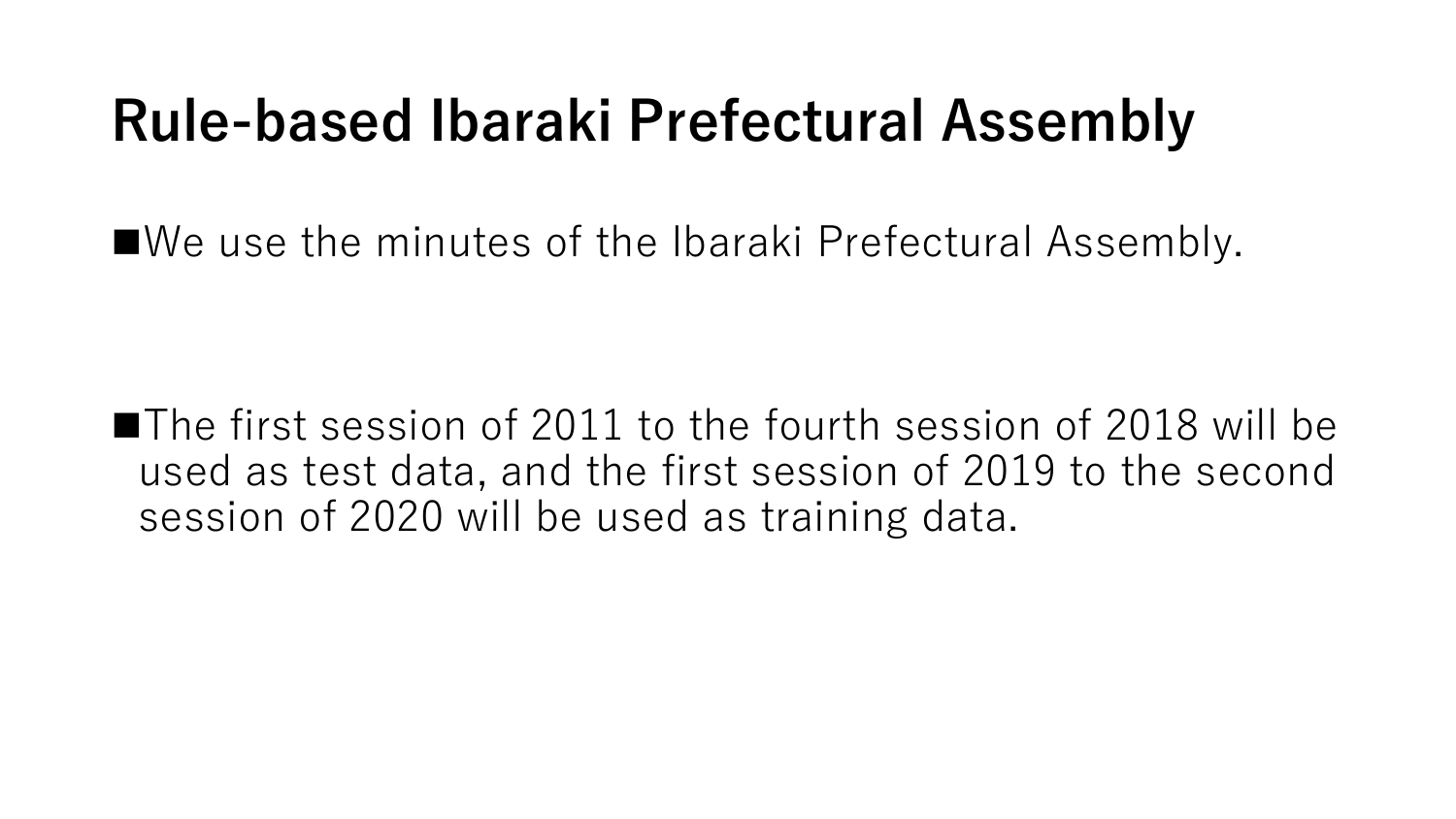# **Applied to Ibaraki Prefectural Assembly**

■We use the minutes of the Ibaraki Prefectural Assembly. ■The first session of 2011 to the fourth session of 2018 will be used as test data, and the first session of 2019 to the second session of 2020 will be used as training data.

| Ibaraki                   | <b>Accuracy</b> | <b>All</b> |            | match miss |      | proposals | All opposing Give the correct Giving the wrong<br>opposition | opposition |
|---------------------------|-----------------|------------|------------|------------|------|-----------|--------------------------------------------------------------|------------|
| All agree                 | 0.8968          |            | 10312 9248 |            | 1064 | 1029      |                                                              | 47         |
| Grant various<br>factions | 0.8982          |            | 10312 9262 |            | 1050 | 1029      | 26                                                           | 47         |

■The percentage of correct answers was lower than that of the Tokyo Metropolitan Assembly.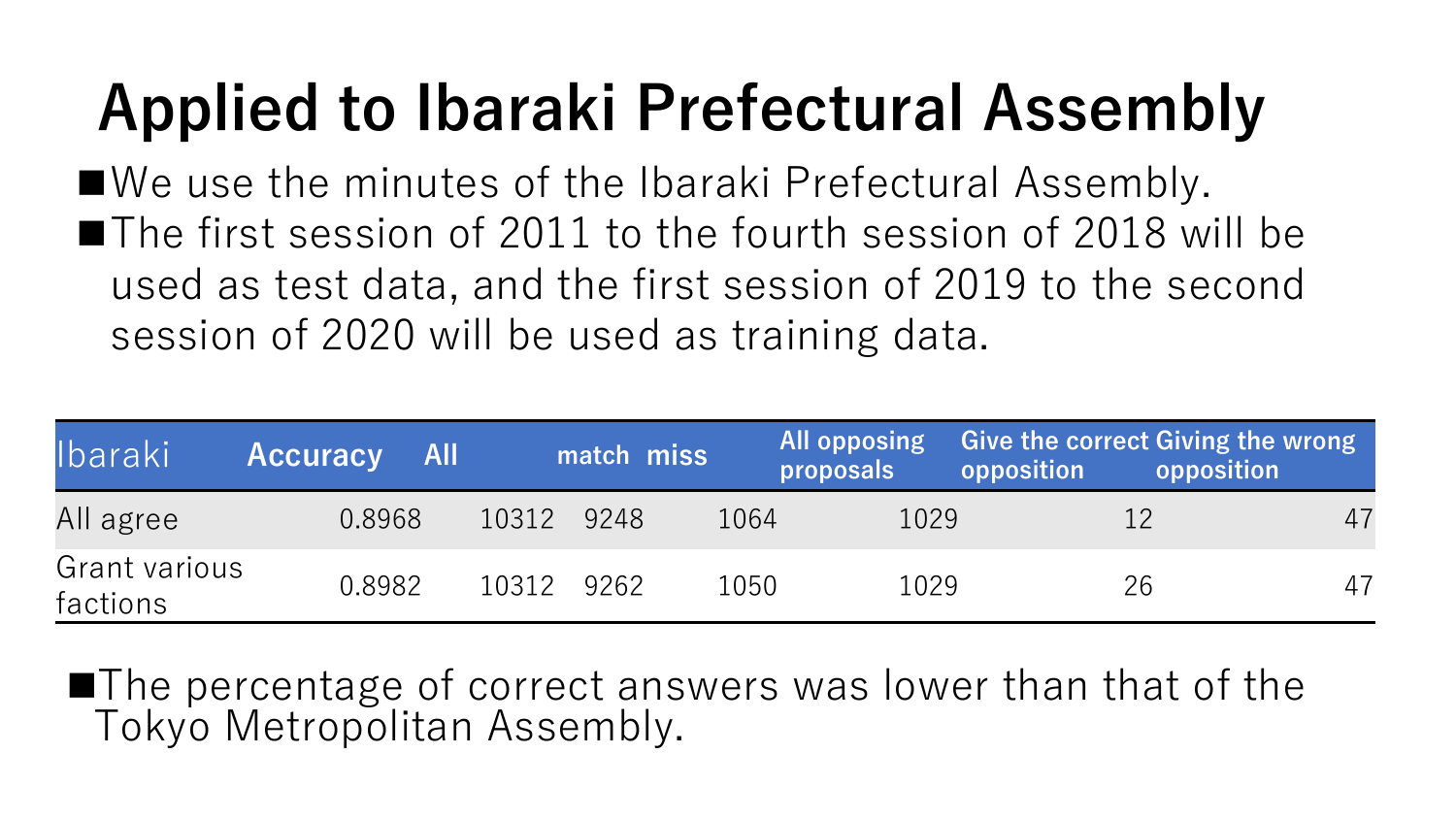#### **Rules added by the Ibaraki Prefectural Assembly**

#### ■Use the minutes of the Parliamentary Steering Committee.

■Prediction of approval or disapproval using cos similarity of proposals calculated using BERT.

■Predicting pros and cons using machine learning for BERT with training data.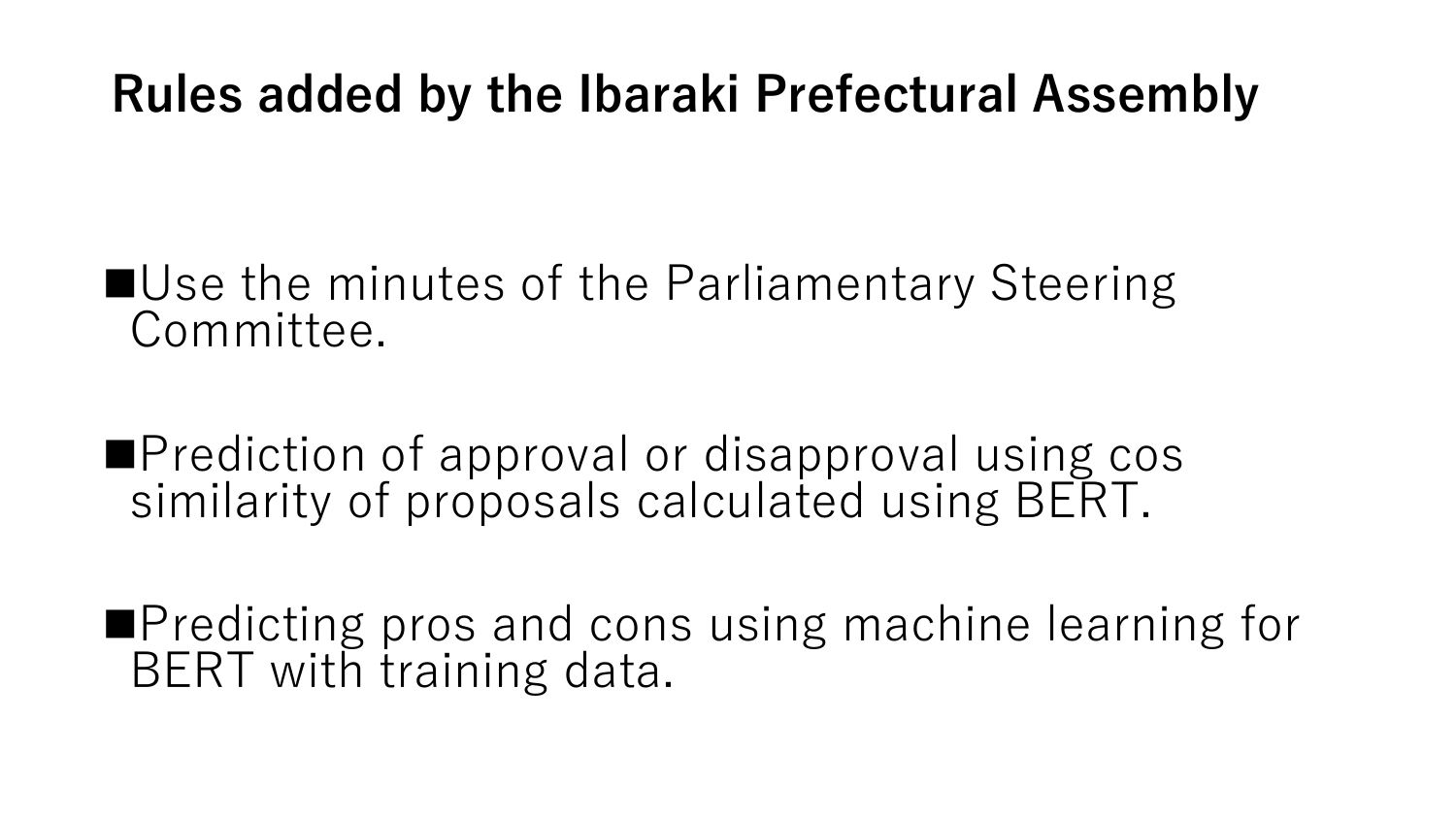#### **Use of the minutes of the Council Steering Committee**

- Using the minutes of the Assembly Steering Committee of the Ibaraki Prefectural Assembly.
- We use the Parliamentary Steering Committee from 2011-2018.
- Compared to the Tokyo Metropolitan Assembly, it describes the approval or disapproval of specific proposals.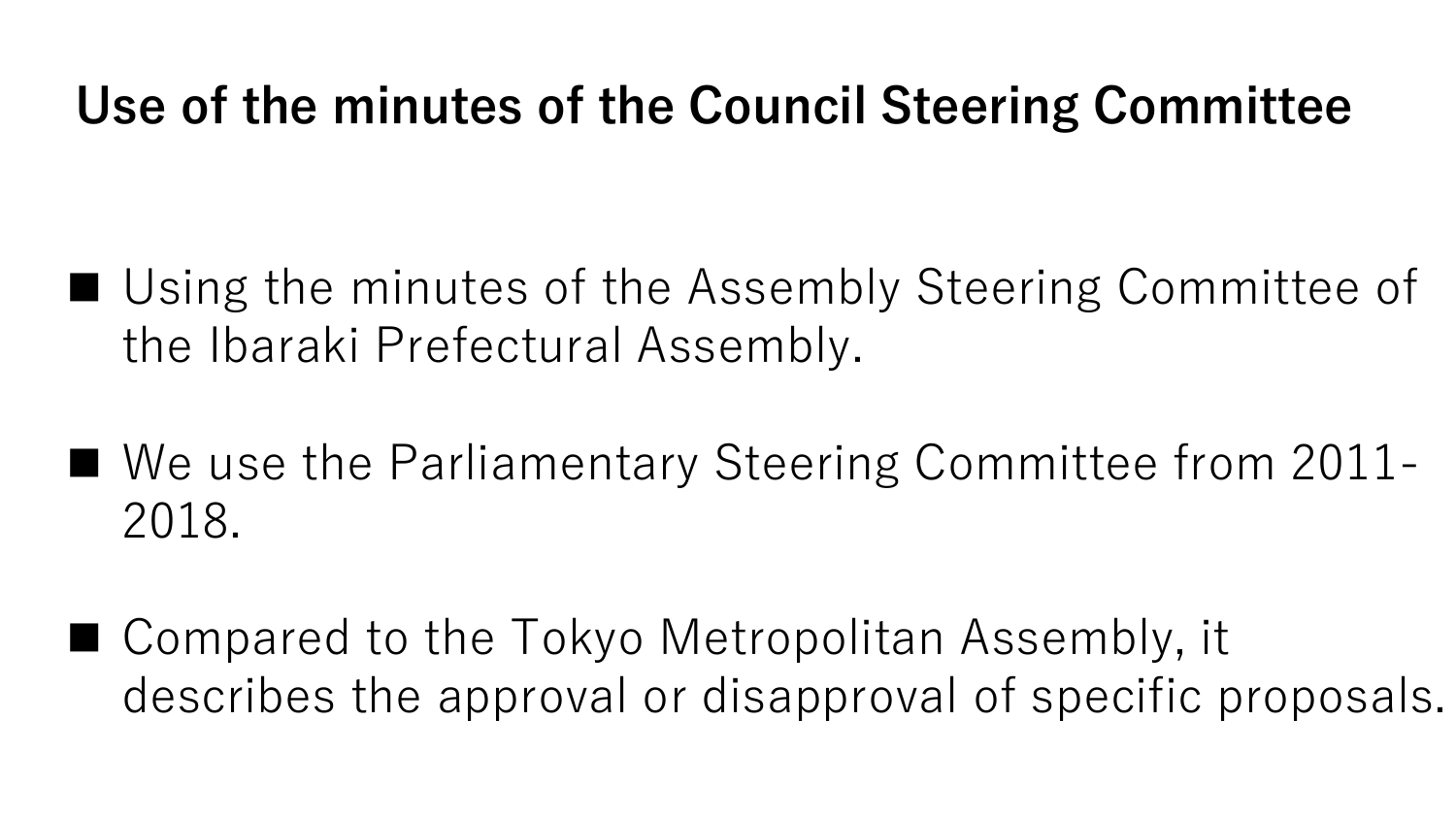# **Predicting agree and disagree using cos similarity**

- We extract opposing views from training data.
- Enter a list of words in the bill and vectorize them with BERT.
- Calculate the cos similarity of the proposal with the proposals that each faction has opposed in the past.

■ If the similarity exceeds 0.98 and 0.99, respectively, the proposal will also be given the opposite label.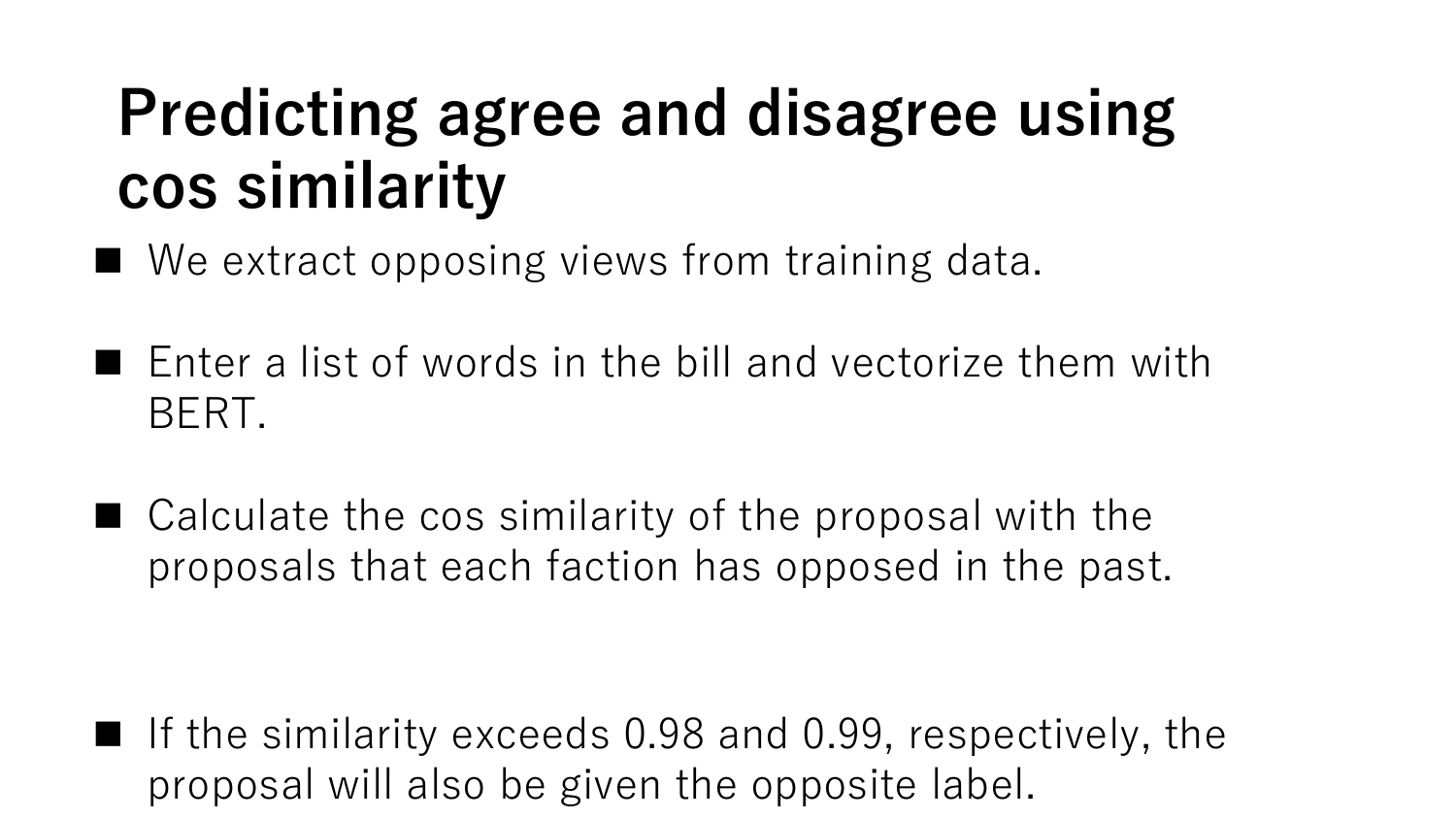# **Predicting pros and cons using machine learning for BERT**

- Create training data.
	- ■Extraction of bill pairs from past bills of the Communist Party
		- If both are opposite, related labels
		- Disagree and agree, unrelated labels
- Concatenate the two bill word strings and enter them into BERT.
- ■Training a classification model by inputting vectors from [CLS] into MLP.
- ■Apply this learning result and disagree if relevant.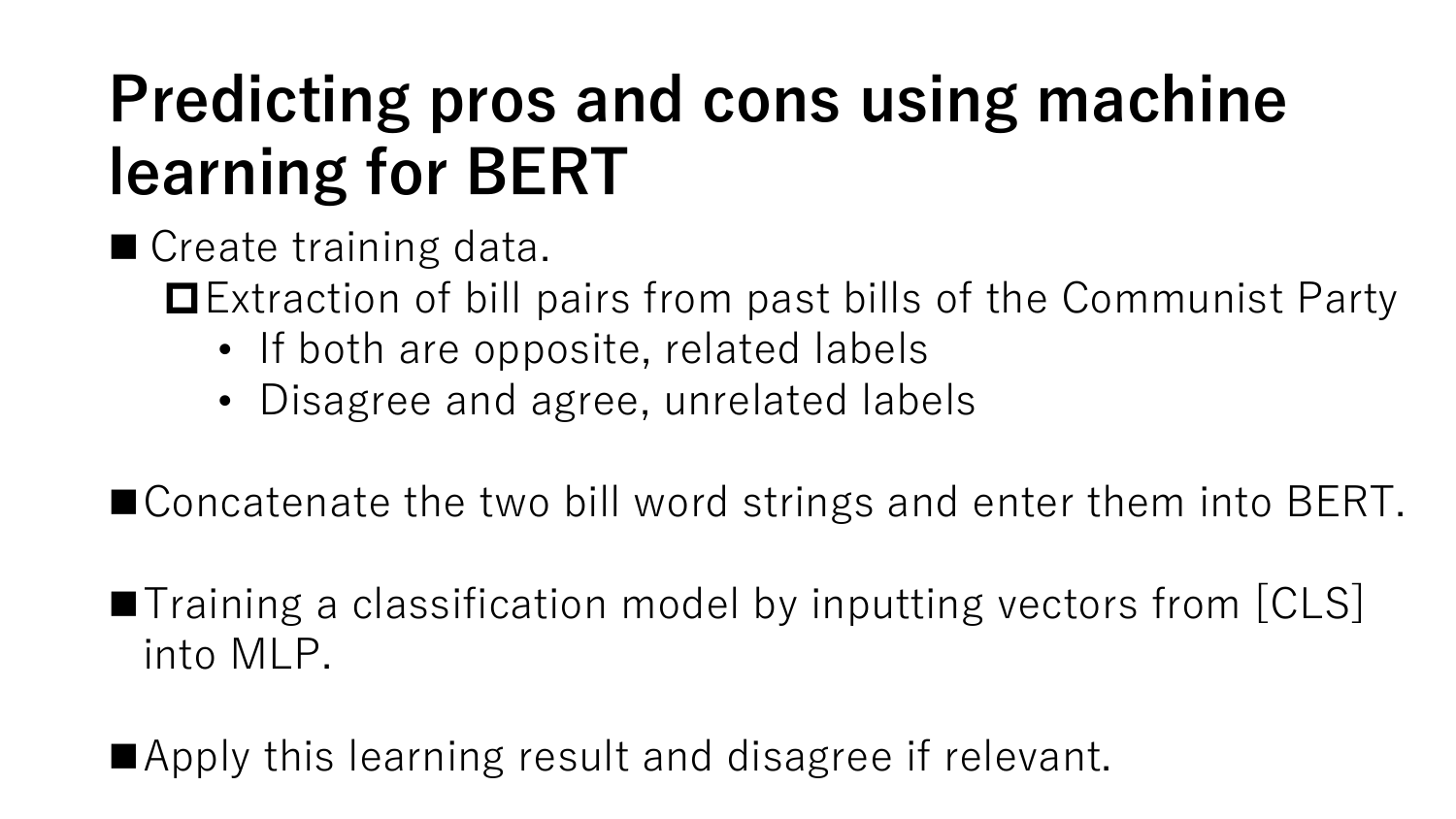# **Experiment**

- Conduct the experiment in the following 5 ways.
- ①Use the Parliamentary Steering Committee
- ②Use BERT and set the threshold at 0.98
- ③Use BERT and set the threshold at 0.99
- ④Using the training data, machine learned agree and disagree methods in 20 EPOCs of BERT
- ⑤Using the training data, machine learned agree and disagree methods in 100 EPOCs of BERT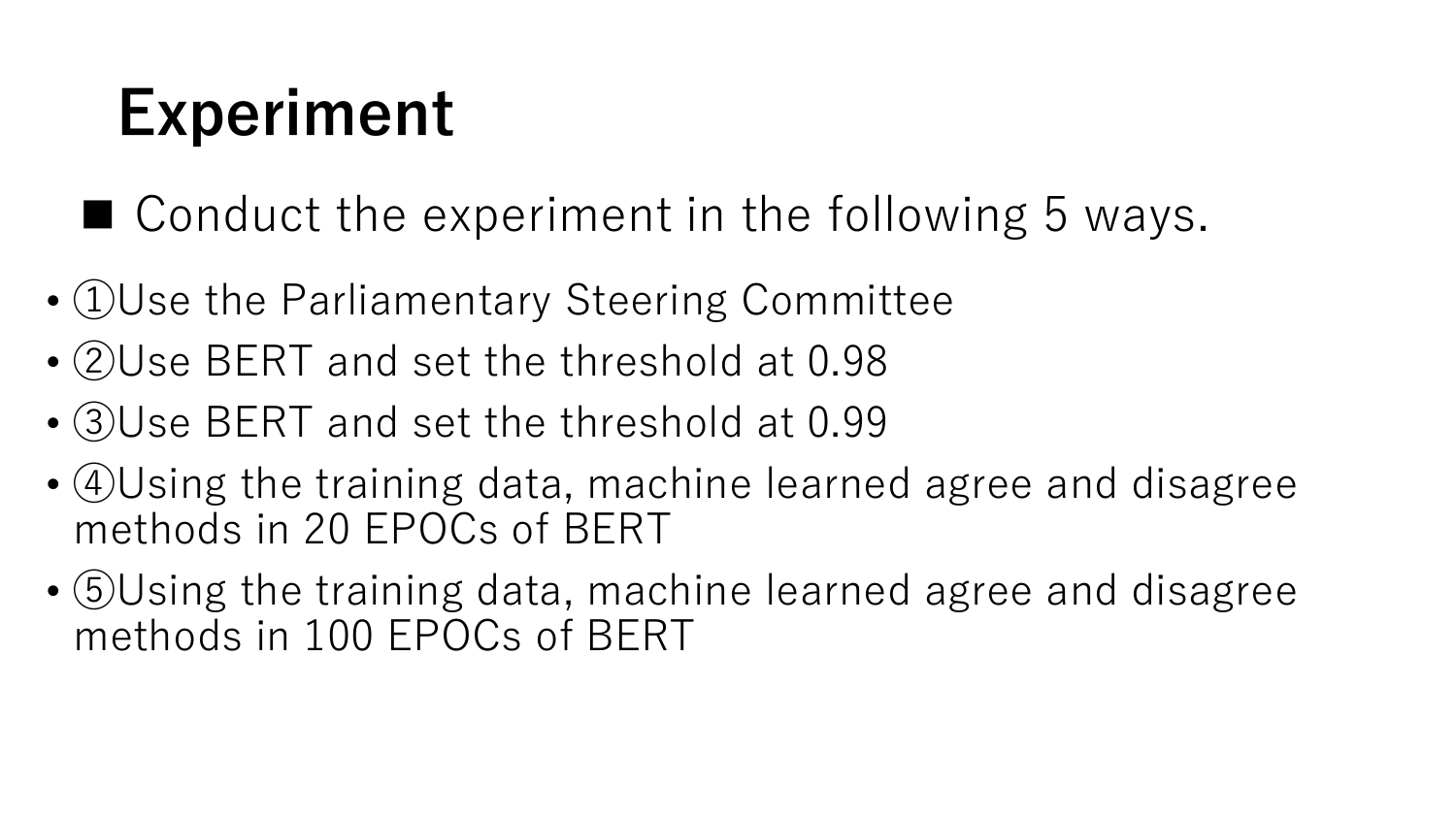#### **Results of Ibaraki Prefecture Assembly Experiment**

| <b>Ibaraki</b> | <b>Accuracy All</b> |       | miss<br><b>Total</b> |      | All opposing<br>proposals | Give the correct Giving the wrong<br>opposition | opposition |
|----------------|---------------------|-------|----------------------|------|---------------------------|-------------------------------------------------|------------|
| $\bigcirc$     | 0.9935              | 7190  | 7143                 | 47   | 674                       | 673                                             | 46         |
| $\circled{2}$  | 0.9122              | 10312 | 9407                 | 905  | 1029                      | 413                                             | 289        |
| $\circled{3}$  | 0.9143              | 10312 | 9428                 | 884  | 1029                      | 369                                             | 224        |
| $\circled{4}$  | 0.8958              | 10312 | 9237                 | 1075 | 1029                      | 39                                              | 85         |
| $\circledS$    | 0.8964              | 10312 | 9244                 | 1068 | 1029                      | 40                                              | 79         |

■ The results showed that the highest accuracy was achieved using the minutes of the Assembly Steering Committee meetings.